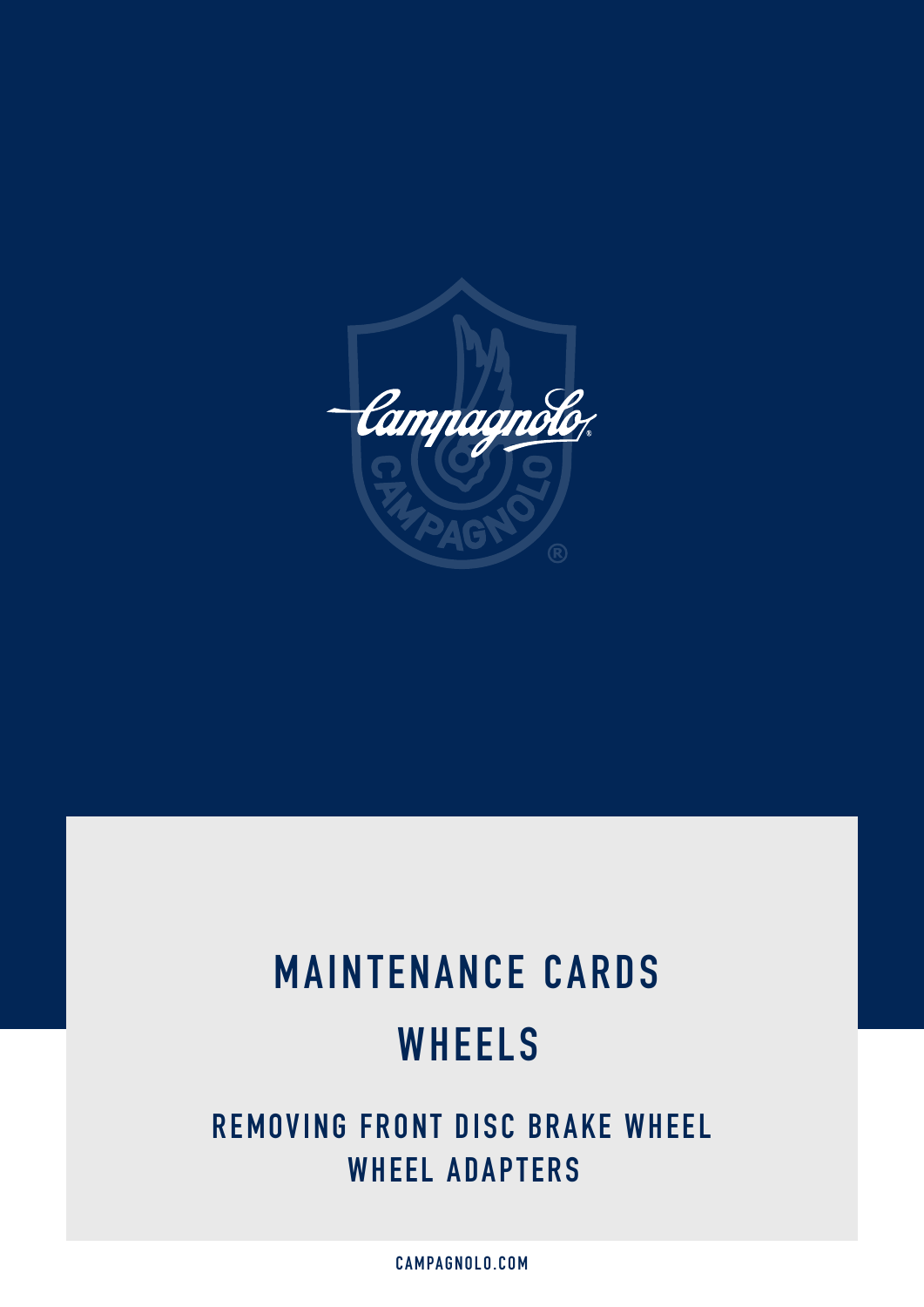#### **WARNING!**

**Always wear protective gloves and glasses while working on the bicycle.**



#### **THIS TECHNICAL MANUAL IS INTENDED FOR USE BY PROFESSIONAL MECHANICS.**

Anyone who is not professionally qualified to assemble bicycles should not attempt to install and operate on the components because of the risk of carrying out incorrect operations that could cause the components to malfunction with the consequent risk of accidents, physical injury or even death.

The actual product may differ from what is illustrated, as the specific purpose of these instructions is to explain the procedures for using the component.

∕ (`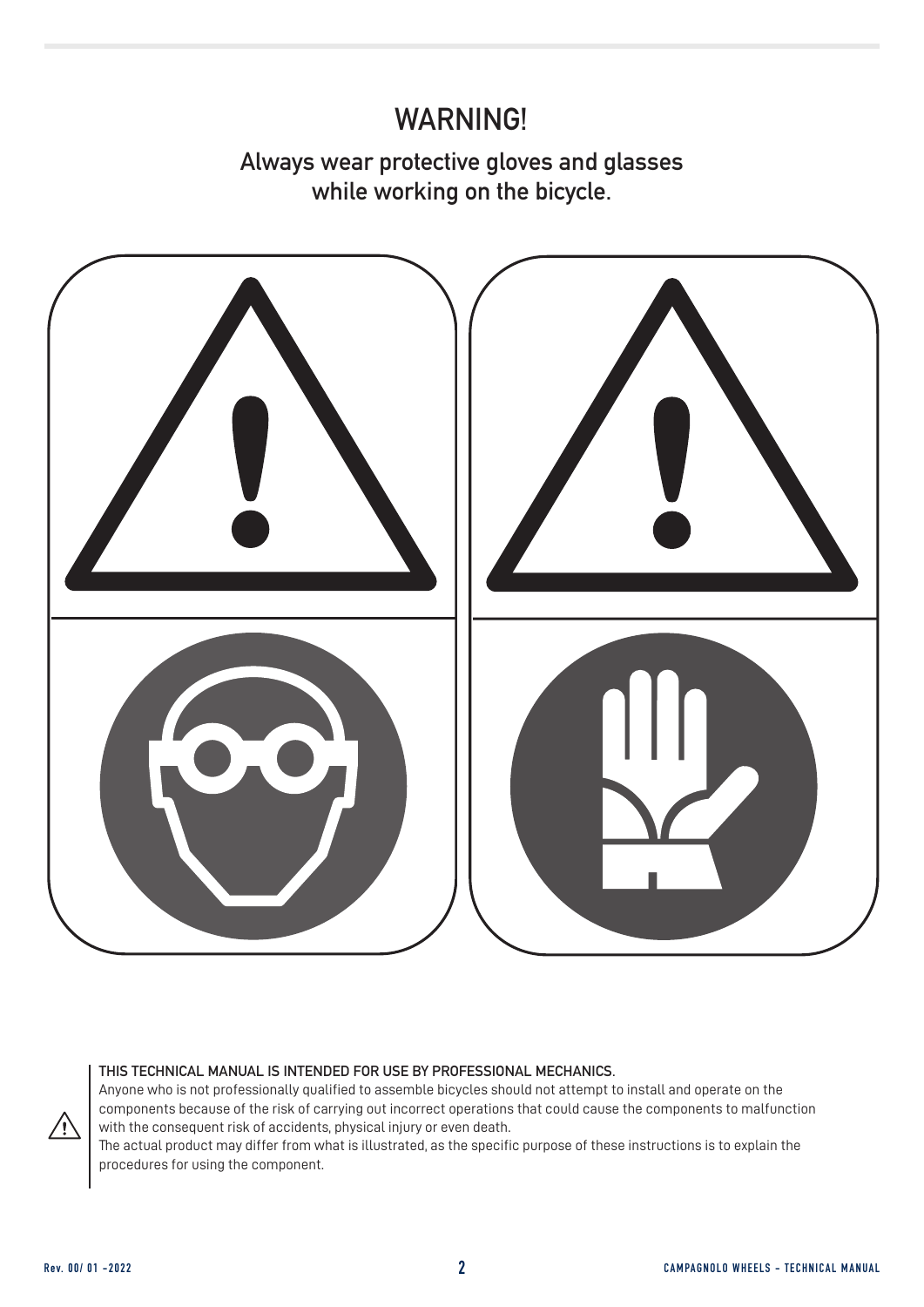| <b>GROUPSET</b>                                 | <b>TYPE</b>     | <b>REVISION</b> | <b>DESCRIPTION</b>                   |  |
|-------------------------------------------------|-----------------|-----------------|--------------------------------------|--|
| ROAD WHEEL DISC<br><b>BRAKE</b>                 | CUP-AND-CONE    | 00/01/ 2022     | REMOVING THE LEFT-HAND PIVOT ADAPTER |  |
| <b>PRODUCTS TO WHICH THIS PROCEDURE APPLIES</b> |                 |                 |                                      |  |
| BORA ONE DB                                     | SHAMAL ULTRA DB |                 |                                      |  |



| • It is possible to make the front hub compatible<br>on the QR version by using: BO/SH front pivot kit<br>for QR frame.<br>Refer to the procedure "Removing and reassembly<br>of the front hub - Operation 002". |  |
|------------------------------------------------------------------------------------------------------------------------------------------------------------------------------------------------------------------|--|
|                                                                                                                                                                                                                  |  |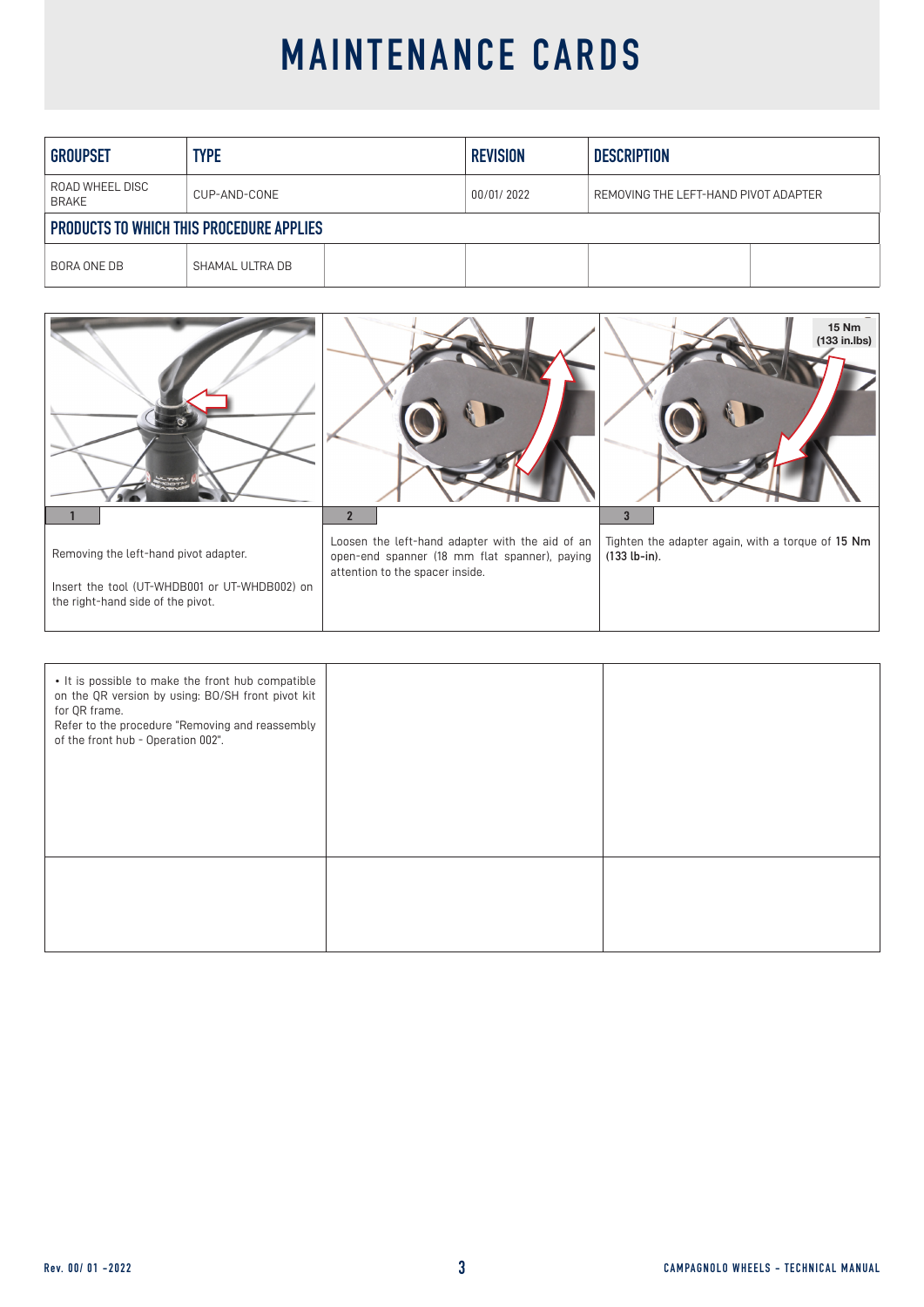| <b>GROUPSET</b>                                 | <b>TYPE</b>                | <b>REVISION</b> | <b>DESCRIPTION</b>                       |  |
|-------------------------------------------------|----------------------------|-----------------|------------------------------------------|--|
| ROAD WHEEL DISC<br><b>BRAKE</b>                 | <b>INDUSTRIAL BEARINGS</b> | 00/01/2022      | REMOVING FRONT DISC BRAKE WHEEL ADAPTERS |  |
| <b>PRODUCTS TO WHICH THIS PROCEDURE APPLIES</b> |                            |                 |                                          |  |
| <b>SCIROCCO DB</b>                              |                            |                 |                                          |  |

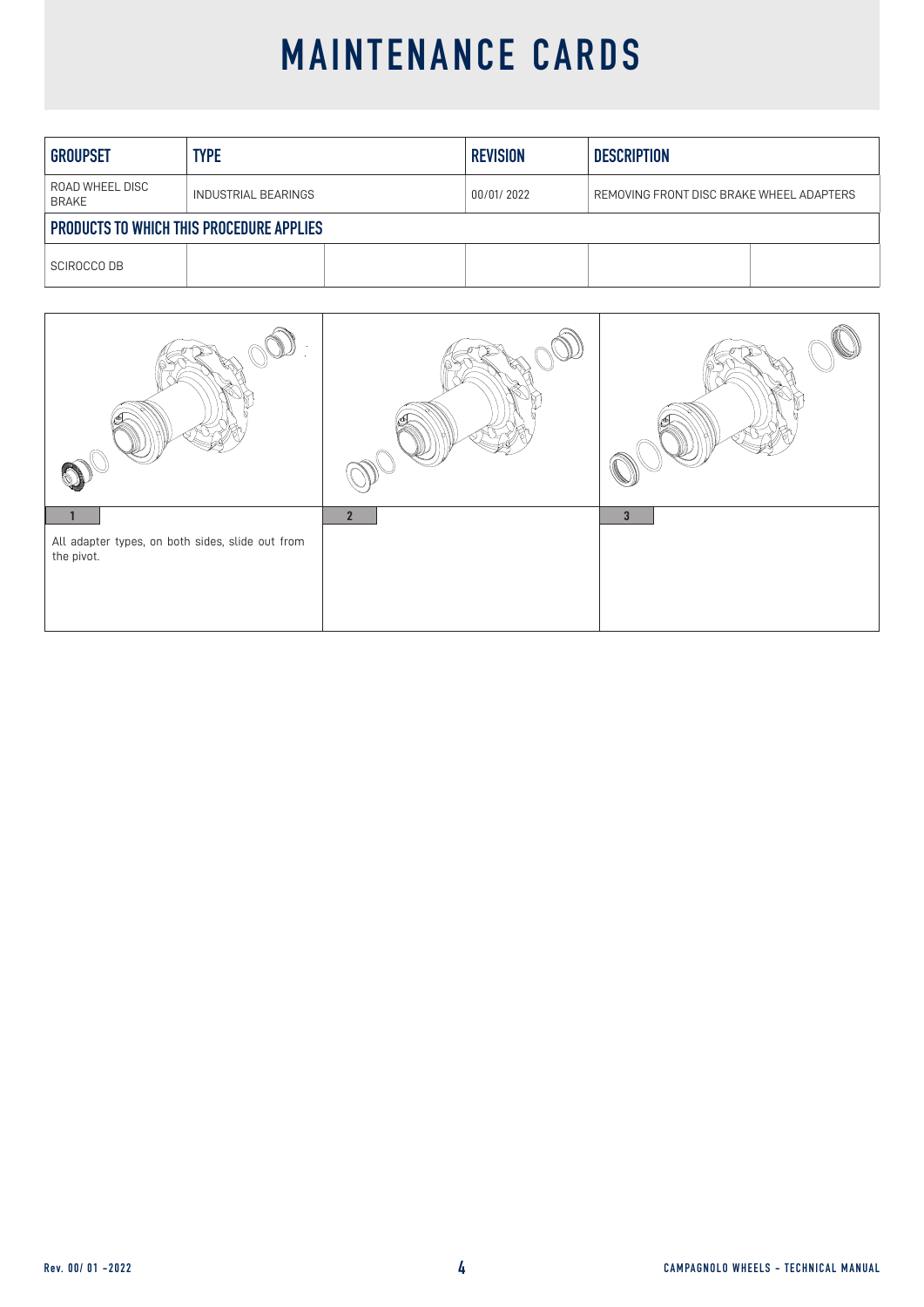| <b>GROUPSET</b>                                 | <b>TYPE</b>  | <b>REVISION</b> | <b>DESCRIPTION</b>                       |  |
|-------------------------------------------------|--------------|-----------------|------------------------------------------|--|
| ROAD WHEEL DISC<br>BRAKE                        | CUP-AND-CONE | 00/01/2022      | REMOVING FRONT DISC BRAKE WHEEL ADAPTERS |  |
| <b>PRODUCTS TO WHICH THIS PROCEDURE APPLIES</b> |              |                 |                                          |  |
| ZONDA DB                                        |              |                 |                                          |  |